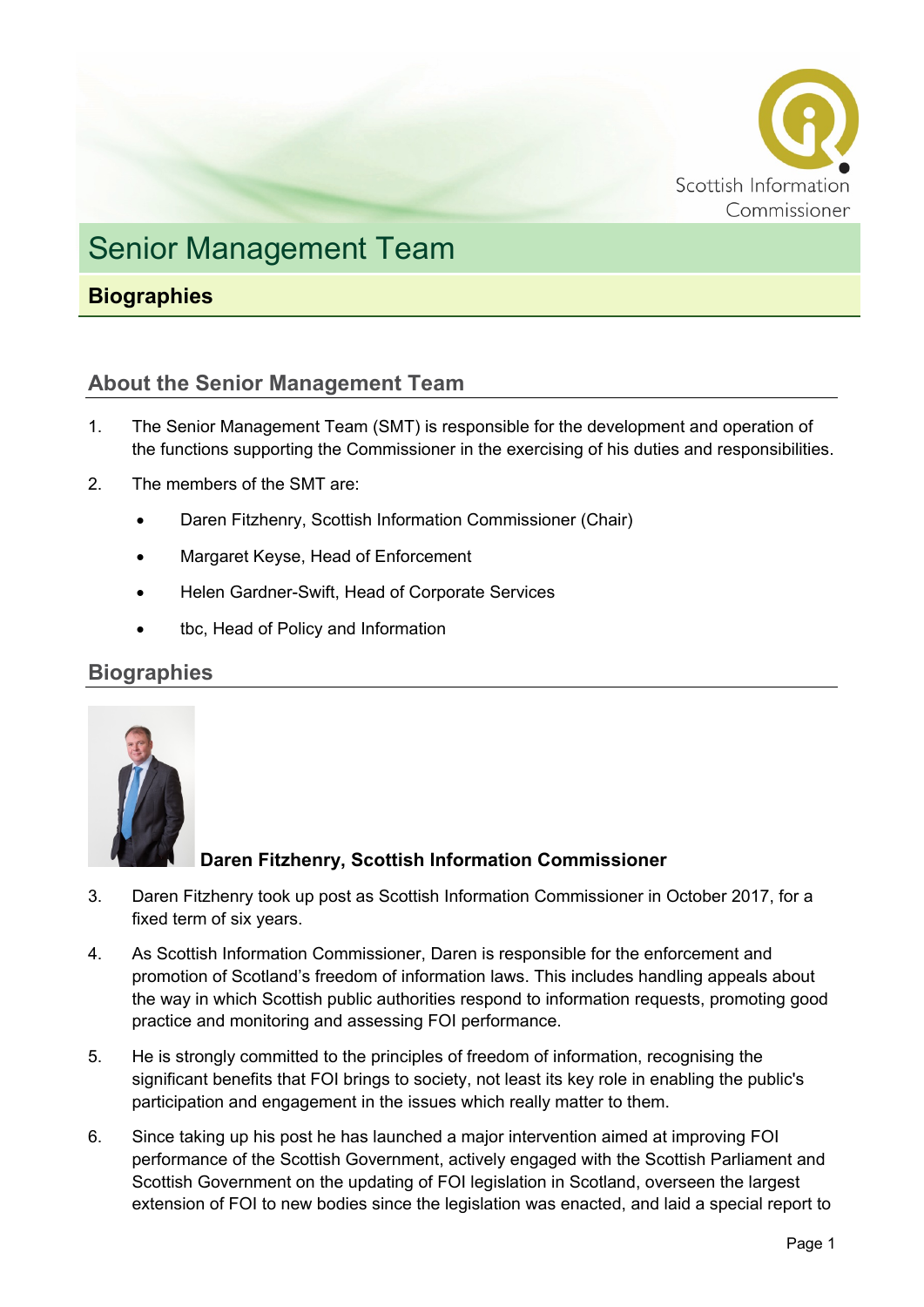the Scottish Parliament examining the impact Covid-19 has had on FOI in Scotland. He was also a member of the Governance Working Group of the International Conference of Information Commissioners, actively contributing to the development of the body's Charter and leading the development of the body's first strategic plan.

7. Prior to his current role, he was a senior officer in the Royal Air Force Legal Branch, heading up its legal advisory team, with wide-ranging experience in the development, implementation and enforcement of regulatory systems.



#### **Margaret Keyse, Head of Enforcement**

- 8. Margaret has been Head of Enforcement since she joined the Scottish Information Commissioner in 2003.
- 9. She and her team carry out investigations to determine whether public authorities have complied with the Freedom of Information (Scotland) Act 2002 and the Environmental Information (Scotland) Regulations 2004.
- 10. She provides legal advice to the Commissioner on freedom of information matters and on appeals to the Court of Session and Supreme Court against the Commissioner's decisions.
- 11. Margaret has twice been appointed by the Scottish Parliament as Acting Scottish Information Commissioner in the period between Commissioners demitting office and new Commissioners taking up post.
- 12. Prior to her move to St Andrews, Margaret was Principal Solicitor with Angus Council, where she focused mainly on data protection issues and carried out legal work for social services.

#### **Helen Gardner-Swift, Head of Corporate Services**

- 13. Helen has been Head of Corporate Services since she joined the Scottish Information Commissioner in April 2017.
- 14. Her role is to provide assurance to the Commissioner as Accountable Officer, ensure the office is governed effectively and run efficiently and be responsible for the full range of corporate functions, including governance, budgets and finance, risk, information, H&S, HR, procurement and IT.
- 15. Before she joined the Commissioner's team, Helen spent 21 years as a lawyer in London specialising in public law, planning law and charities, working for the City of London Corporation and the Charity Commission. Since returning to Scotland in 2012, Helen has been a senior corporate services manager in a large charity and a trustee.

#### **Head of Policy and Information (vacancy – postholder due in place from 01/02/2022)**

16.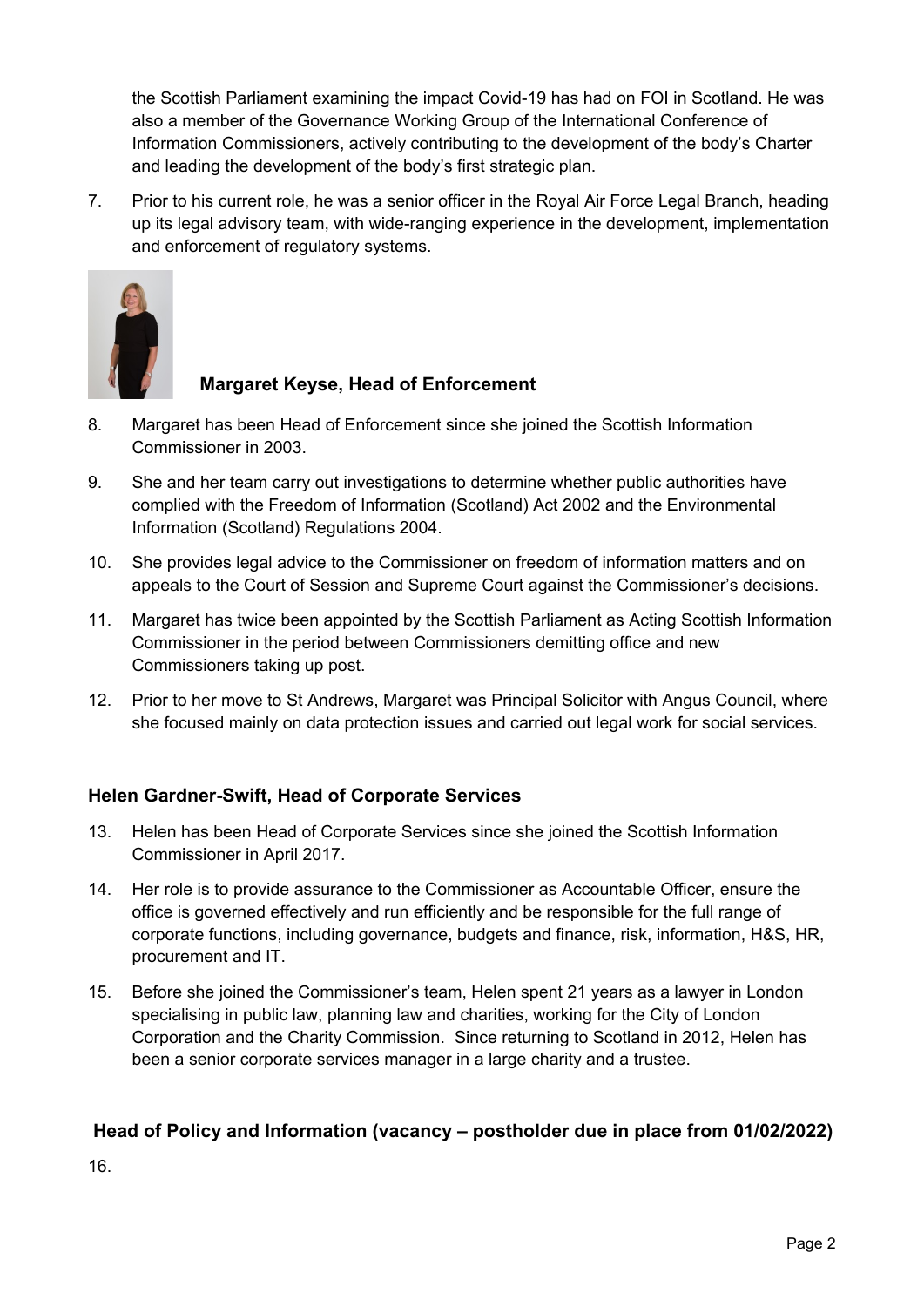#### **Contact us**

#### **Scottish Information Commissioner** Kinburn Castle Doubledykes Road St Andrews, Fife KY16 9DS

t 01334 464610 f 01334 464611 enquiries@itspublicknowledge.info

**[www.itspublicknowledge.info](http://www.itspublicknowledge.info/)**